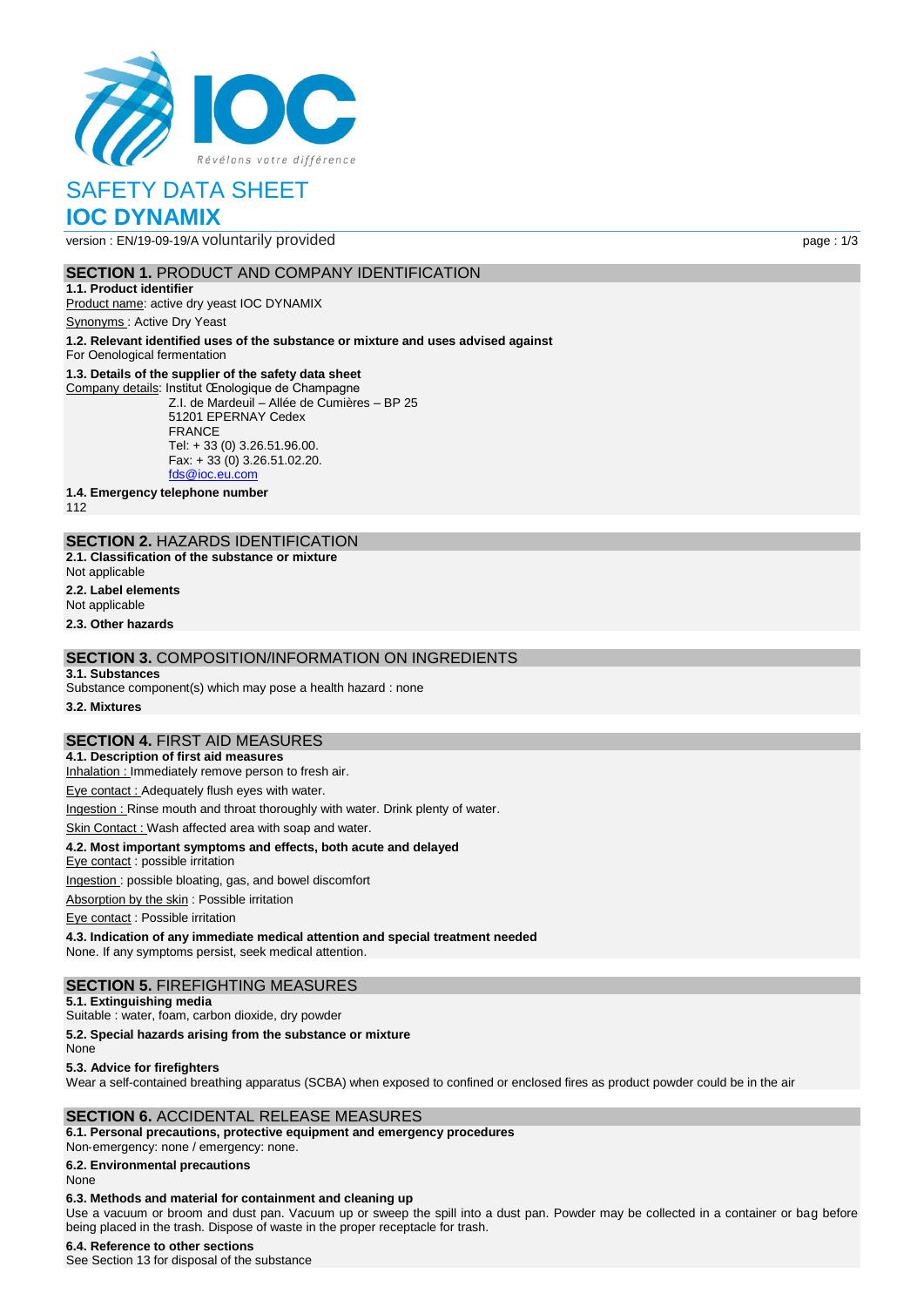

# SAFETY DATA SHEET **IOC DYNAMIX**

version : EN/19-09-19/A voluntarily provided page : 2/3

## **SECTION 7.** HANDLING AND STORAGE

**7.1. Precautions for safe handling**

Handling : avoid breathing dust. Avoid contact with eyes. Occupational hygiene : wash hands thoroughly after handling

**7.2. Conditions for safe storage, including any incompatibilities** Risks : not at risk for corrosion, fire, explosion, or chemical reaction Place of storage : no special instruction to minimize risks (see above). Store according to label directions to maintain label guarantees Fire/explosion protection: none needed **7.3. Specific end use(s) SECTION 8.** EXPOSURE CONTROL / PERSONAL PROTECTION **8.1. Control parameters** Exposure limits : no limit / Biological limits: no limit. **8.2. Exposure controls** Eye/face protection : protective glasses should be worn in conditions of excessive dusting

Skin Hand : none

Other : none. Wear appropriate clothing for work

Respiratory protection : protective mask should be worn in conditions of excessive dusting

Thermal protection : none

Environmental exposure : none

### **SECTION 9.** PHYSICAL AND CHEMICAL PROPERTIES

**9.1. Information on basic physical and chemical properties** Apperance : powder Odour : typical yeast Odour threshold : not Applicable pH not Applicable Melting / freezing point : not Applicable Initial boiling point and boiling range : not Applicable Flash point : not Applicable Evaporation rate: not Applicable Flammability (solid, gas) : not Applicable Upper/lower flammability or explosive limits: not Applicable Vapour pressure : not Applicable Vapour density: not Applicable Relative density: not Applicable Solubility(ies); yes Partition coefficient: n-octanol/water: not Applicable Auto-ignition temperature: not Applicable Decomposition temperature: not Applicable Viscosity : not Applicable Explosive properties: not Applicable Oxidising properties: not Applicable

**9.2. Other information**

## **SECTION 10.** STABILITY AND REACTIVITY

**10.1. Reactivity** Not reactive **10.2. Chemical stability Stable 10.3. Possibility of hazardous reactions** None **10.4. Conditions to avoid** None **10.5. Incompatible materials** None **10.6. Hazardous decomposition products** None.